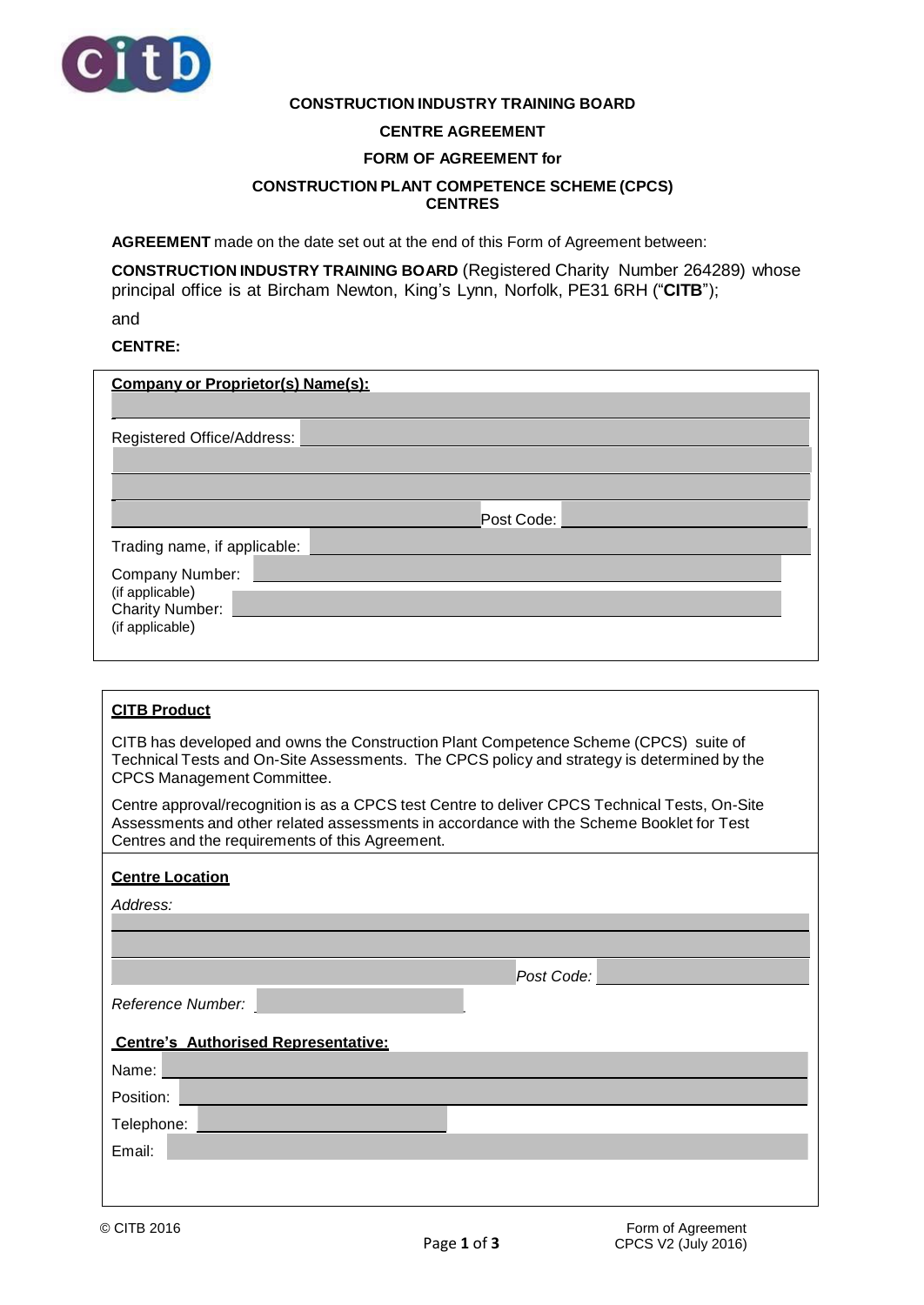## **CITB's Authorised Representative** :

Position: The Quality Assurance and Verification Manager

Email: quality.assurance@citb.co.uk

**Fees**: The fees, charges and other sums payable by the Centre as set out in the "CITB Centre Fees" (or similar) document published by CITB on its website from time to time.

**Listed Trade Mark(s)**: You are permitted to use the following to promote the Centre and the Service:

# **CP** Construction Plant **CS** Competence Scheme

**Note: You are not permitted to use any other brands, logos or trademark belonging to CITB**

Documents incorporated and forming part of the Agreement

- A This CITB Form of Agreement for engaging a Centre
- B The CITB Centre Agreement Standard Terms
- C The "Product Documentation": namely:
	- CPCS Booklet for Test Centres
- D Branding Guidelines for the Listed Trade Mark available on request*.*

**Insurance** minimum cover, per claim or series of claims, to be maintained by the Centre (clause 14 of the CITB Centre Standard Terms) shall be:

| Professional Indemnity Insurance  | £2 million                 |
|-----------------------------------|----------------------------|
| <b>Public Liability Insurance</b> | £5 million                 |
| Employer's Liability Insurance    | minimum as required by law |
| <b>Special Conditions: - None</b> |                            |

**CENTRE signature box**. By executing this Form of Agreement, the Centre confirms that it has read and understood the terms of this Agreement, including the CITB Centre Agreement Standard Terms and the Product Documentation and that it intends to be bound by them.

| SIGNED BY<br><b>Print Name</b> | Signature_   |
|--------------------------------|--------------|
| <b>POSITION</b>                | Date signed_ |
| for and on behalf of CENTRE    |              |